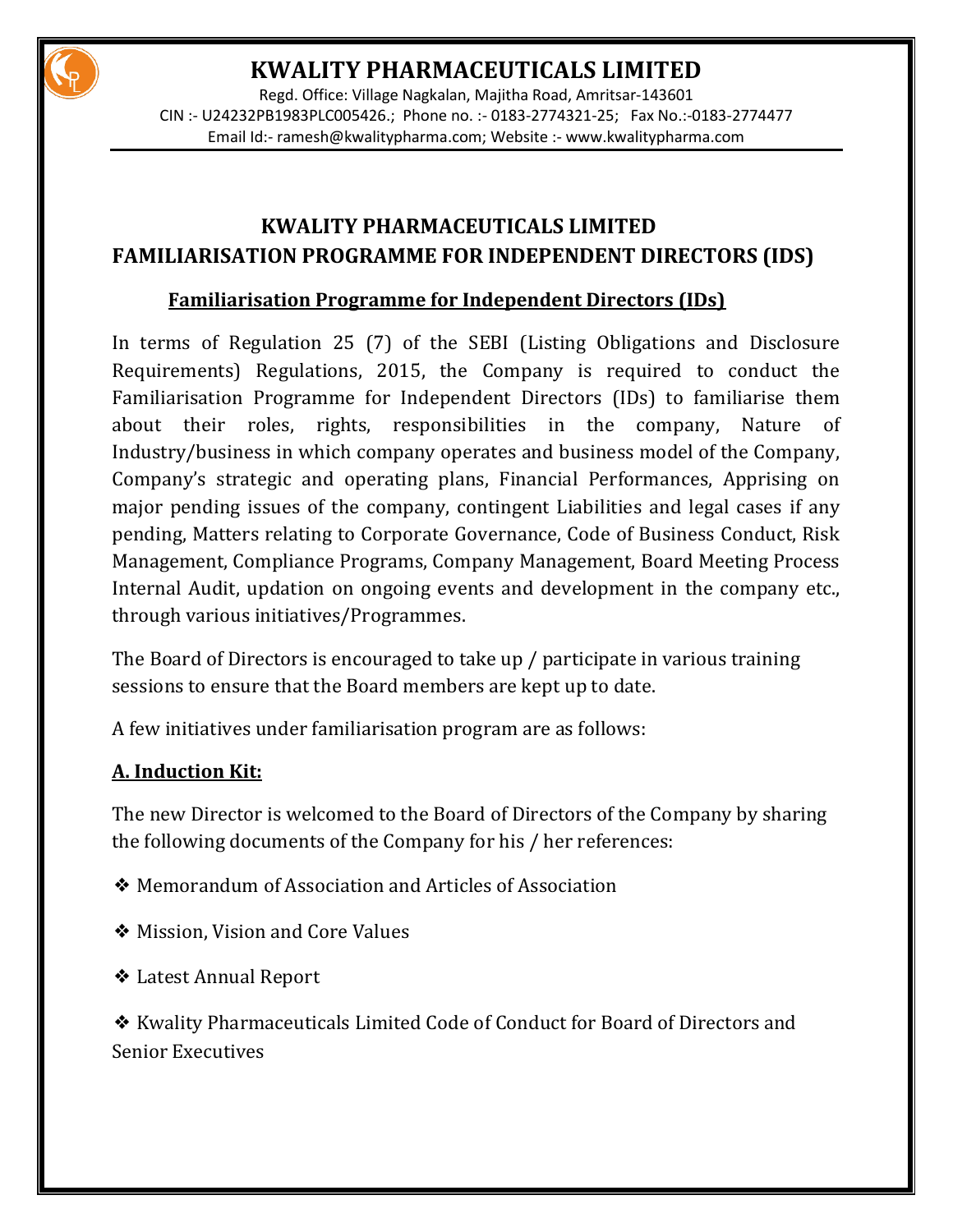Regd. Office: Village Nagkalan, Majitha Road, Amritsar-143601 CIN :- U24232PB1983PLC005426.; Phone no. :- 0183-2774321-25; Fax No.:-0183-2774477 Email Id:- [ramesh@kwalitypharma.com;](mailto:ramesh@kwalitypharma.com) Website :- [www.kwalitypharma.com](http://www.kwalitypharma.com/)

❖ Organizational Chart (including Business Vertical and Group Structure) and a brief profile of all the Directors and the Key Managerial Personnel (KMPs)

❖ Latest Shareholding Pattern

❖ Corporate Announcements and Press Releases (if any)

❖ Policy Handbook comprising of policies on various business aspects and practices

❖ Investor's Presentation (if any)

❖ Composition of the Board of Directors and various Board committees (including terms of reference)

- ❖ Remuneration payable to Directors
- ❖ Various disclosures and declarations
- B. Regulatory and Business Awareness:

 $\triangleright$  Statutory Updates: As a part of the detailed Board Meeting agenda note, Significant Statutory Updates on a quarterly basis are circulated to the Board of Directors through which Directors are made aware of the significant news developments and highlights from various regulatory authorities viz. Reserve Bank of India (RBI), Securities and Exchange Board of India (SEBI), Ministry of Corporate Affairs (MCA) etc.

➢ Regulatory Chronicle: On similar lines, Statutory Updates are circulated on a monthly and half yearly basis to all the Directors as "Regulatory Chronicle" – a compilation of all the latest regulatory updates, amendments, rules, circulars, notifications and Press Releases by various regulatory authorities.

➢ Presentations: Presentations are made at the Board Meeting / Audit Committee where Directors get an opportunity to interact with Senior Managers / KMPs. Presentations, inter alia, cover business strategies, management structure, HR policy, management development and succession planning, quarterly and annual results, budgets, treasury policy, review of Internal Audit, risk management framework, operations of subsidiaries and associates, etc. Independent Directors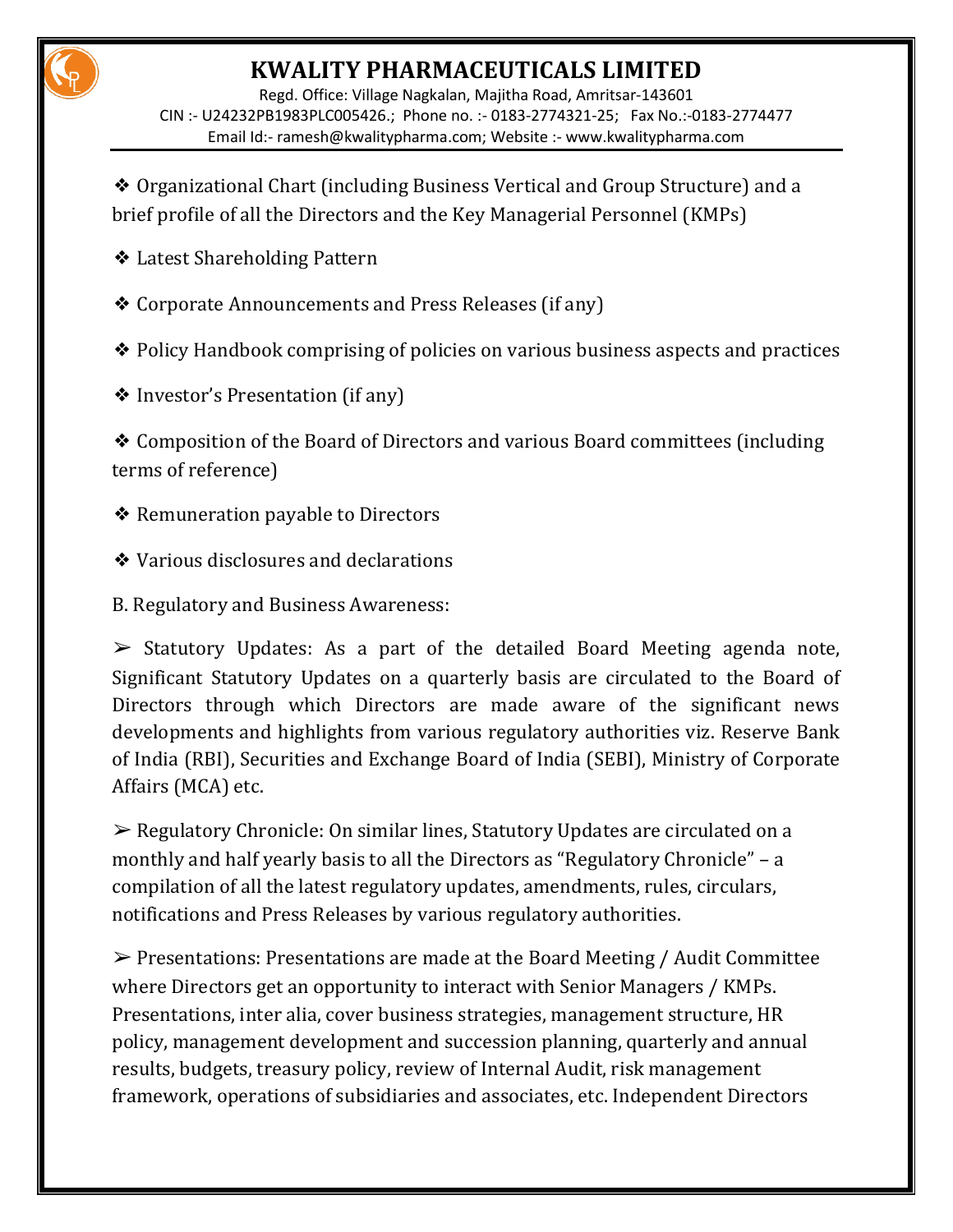Regd. Office: Village Nagkalan, Majitha Road, Amritsar-143601 CIN :- U24232PB1983PLC005426.; Phone no. :- 0183-2774321-25; Fax No.:-0183-2774477 Email Id:- [ramesh@kwalitypharma.com;](mailto:ramesh@kwalitypharma.com) Website :- [www.kwalitypharma.com](http://www.kwalitypharma.com/)

have the freedom to interact with the Company's management. Interactions happen during Board / Committee meetings, when senior company personnel are advised to make presentations about performance of their respective Business Unit to the Board. Such interactions also happen when these directors meet senior management in informal gatherings.

The Company Secretary regularly apprises the Board about their roles, rights and responsibilities in the Company from time to time as per the requirements of the Listing Agreement with the Stock Exchanges and Companies Act, 2013 read together with the Rules and Schedules thereunder.

A Status Checklist on Companies Act, 2013 made effective from 01.04.2014 , revised Clause 49 of the Listing Agreement made effective from 01.10.2014 and SEBI (LODR) Regulations 2015, made effective from 01.12.2015 respectively was circulated among the Directors to keep the Board abreast about the compliance status thereof.

#### $\triangleright$  E-Initiatives

Latest news and events including regulatory alerts are made available via e-mail to the directors on real time basis

C. Other Initiatives:

✓ Committee Nomination: Independent Directors are members in various Board

Committees and their participation leads to a high quality of debate with healthy

discussions and strategic guidance.

✓ Committee meeting minutes: Gist of the minutes of various Committee meetings along with the minutes are circulated as a part of detailed agenda note to all the directors for better understanding of the nuances of the business.

✓ Presentation by Internal Auditors in Audit Committee meetings: At every Audit

Committee meeting of the Company, the Internal Auditor makes presentation on

important audit related matters and special areas of emphasis.